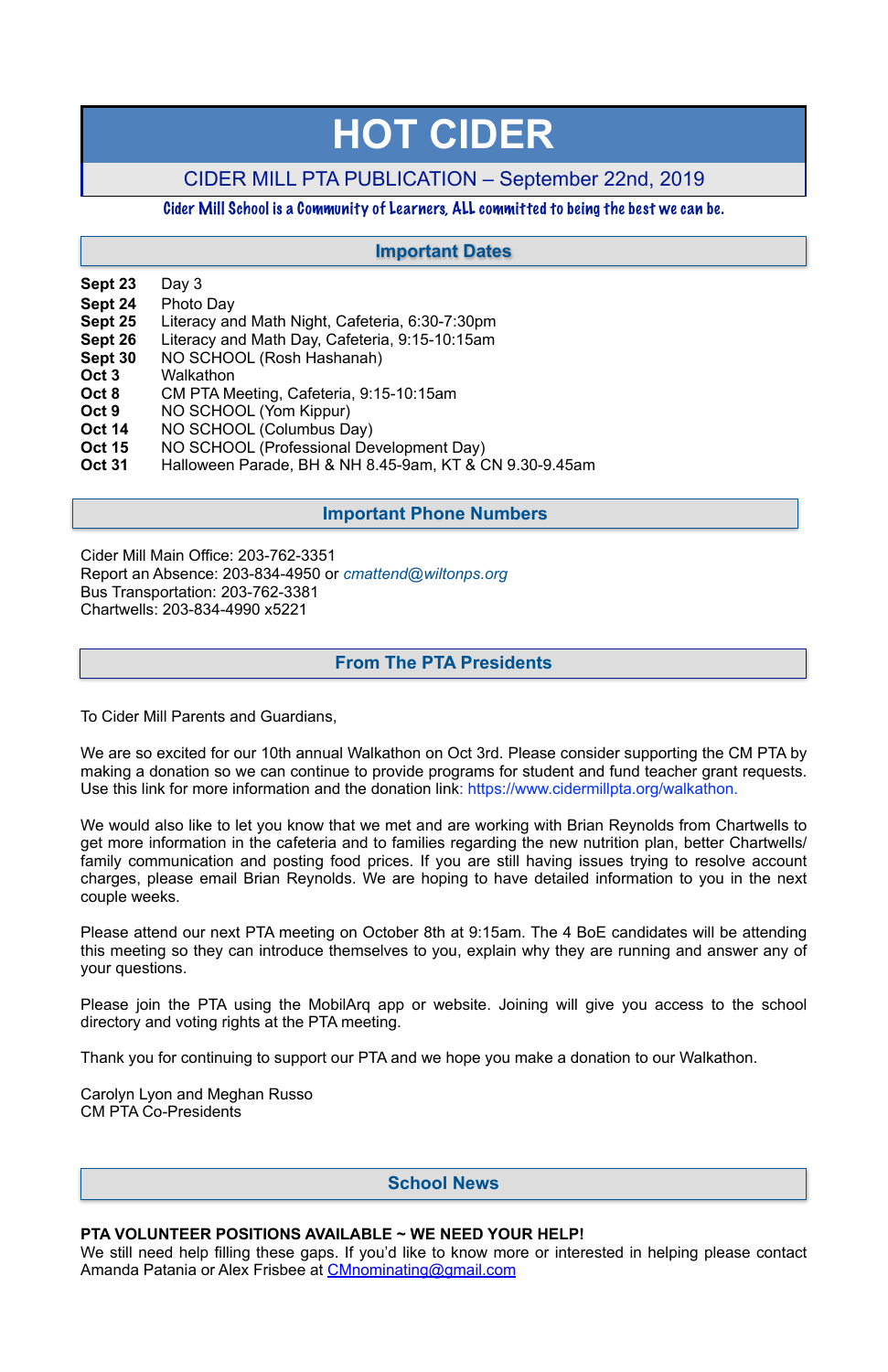**Hospitality** - We currently have a few people to help co-ordinate pampering staff at various times during the year, but more people are needed to help run these events. It's a position which is split and staff really appreciate.

**Book Fair** - We currently have an experienced chair but it's not a one person task! One week in November and one in Spring.

**3rd, 4th and 5th Field Day** - Coordinating volunteers and working with the gym teachers to make these fun days run smoothly. It's all set up from past Field Days and a good way to end the year.

**5th Grade Fun Night** - A chance to look cool in front of your kid. Liaise with the YMCA and recruit volunteers to run the last Fun Night at Cider Mill for your child.

2019 marks the tenth year for the Walkathon at Cider Mill. This is our largest fundraiser of the year and we aim to raise \$25,000. Your donations help fund our programs such as -

**3rd Grade Great Books** - Recruit 3rd Grade parents to run Great Books during lunch period. It's a little like a book club for the children. 4th and 5th Grade chairs are experienced and can walk you through the whole procedure.

**Bingo Night** - Ideally two chairs or more for this one. It's a really fun night and last year's chairs can walk you through the whole procedures. Grab a friend and have fun with this one!

The Library Learning Commons is a school-year long commitment with weekly or bi-monthly shifts during school hours. Volunteers are necessary to keep the library running smoothly throughout the day, as we are responsible for checking out books, checking in books, shelving and other special projects throughout the year. Interested in volunteering for Cider Mill Library Learning Commons? Please email Jen Fila at [jennfila5@gmail.com](mailto:jennfila5@gmail.com) for more information.

**Library Chair** - We have one chair for this year, but would love one or two people to shadow this year to take over. Recruit and co-ordinate volunteers to work in the LLC.

#### **CIDER MILL WALKATHON 2019**

- •Teacher grants
- •Enrichment programs for all 3 grades
- •'Fall Into Reading' program
- •Supplies for the Art Show
- •Internet safety presentation

•Grants, for example the last few years we have funded the outside tables, school garden, electric piano and LLC equipment

- •Staff appreciation week
- •Bus driver breakfast
- Visiting author
- And lots more

The entire school will be walking on Thursday October 3rd, details for registration will be coming soon. Each student that registers early will receive a 2019 t-shirt to wear this Walkathon. Every class with 100% participation gains their class an addition to their classroom library from this year's visiting author

## **CIDER MILL LIBRARY LEARNING COMMONS VOLUNTEERS**

## **CIDER MILL PTA GARDEN COMMITTEE**

Thank you to the volunteers who watered, weeded, and harvested the inaugural round of vegetables from [the Cider Mill](x-apple-data-detectors://3) garden this summer! The seeds planted by Cider Mill students in April grew heartily over the summer and the harvest was abundant. Ms. Romond's 5th Grade class stopped by recently to pick cucumbers, squash, beets, Swiss chard, and carrots that were brought to the Wilton Food Pantry. Lettuce was picked and donated over the summer. Students from [the Zero Waste/Cider Mill](x-apple-data-detectors://4) Garden Club will soon be digging up and delivering potatoes and working on various garden projects. We will continue to offer opportunities for students and parent volunteers to participate in the garden throughout this school year. Stay tuned for updates from [the Cider Mill](x-apple-data-detectors://5) PTA Garden Committee. To volunteer please email Margo Silvian at [margosilvian@m](mailto:margosilvian@mac.com)[e.com](http://e.com/).

#### **CIDER MILL ZERO WASTE COMMITTEE**

The Zero Waste Committee has been working to start up our second full year of recycling, donating and composting at Cider Mill! Each school in our district now has: 1) Liquid Dumping Stations; 2) Food Donations (sealed containers and some fruit); 3) Recycling; 4) Compost; and 5) Waste. Well be reminding kids how to sort their lunch leftovers, and to reduce waste at school and home. As a quick refresher for all, it's YES to using reusable containers, bags, silverware, and ice packs; purchasing bulk snacks to sort into reusable containers, packing realistic portions and taking home uneaten food (or



"Don't worry, bee happy"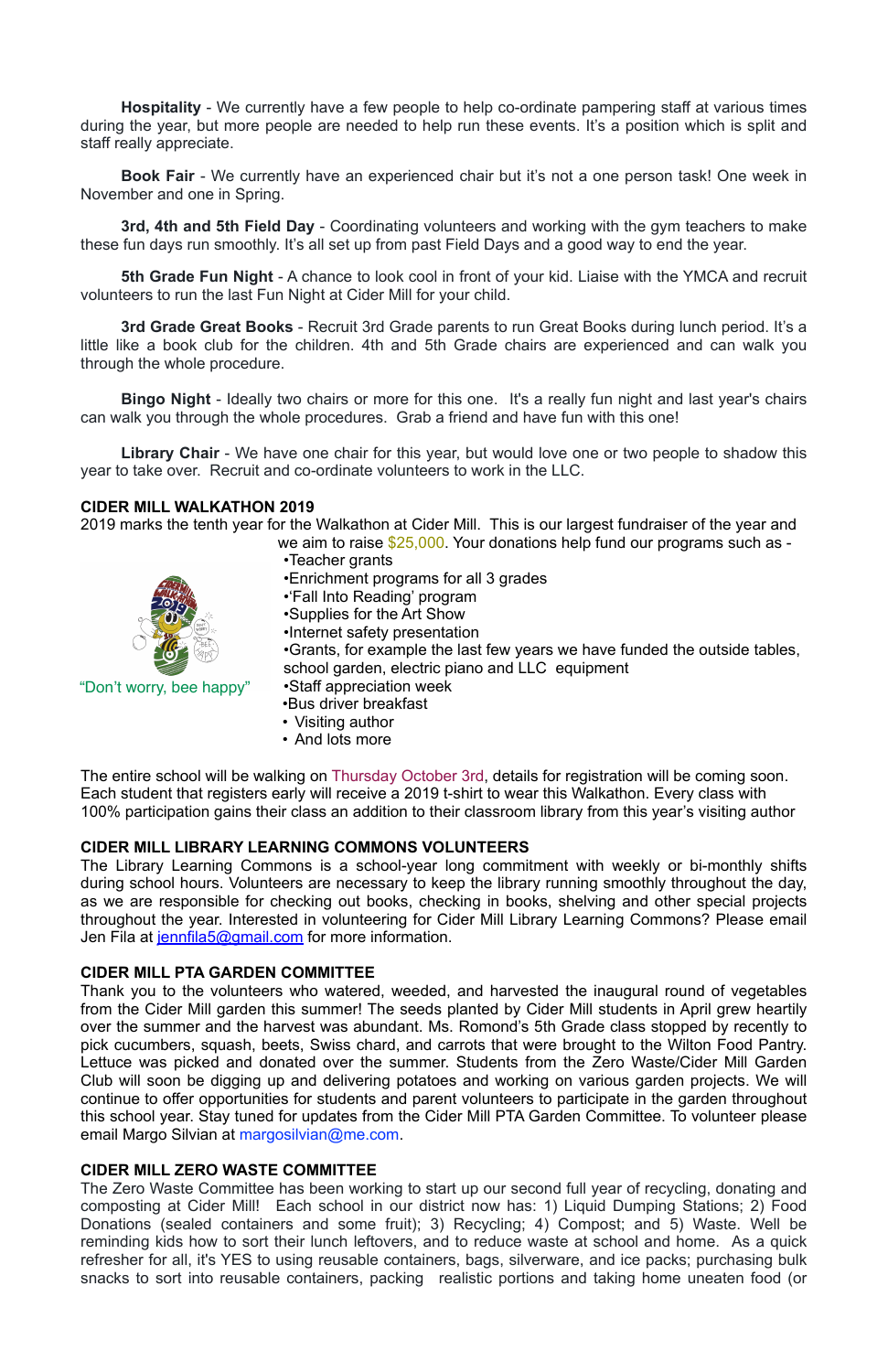donate or compost!) It's AVOID disposable paper or plastic bags; Individually-packaged snacks; nonreusable food wrap; disposable ice packs, utensils, or drink containers (juice boxes or pouches); and plastic straws.

For more information or to help out, contact the Cider Mill Zero Waste Committee: Elizabeth McKay - [ewmckay@gmail.com](mailto:ewmckay@gmail.com) Nicole Northway - [nicole.northway3@gmail.com](mailto:nicole.northway3@gmail.com) Laura Rowley - [rowleylg@gmail.com](mailto:rowleylg@gmail.com)

## **JOIN THE PTA ~ WE NEED YOUR SUPPORT!**

The PTA has a group on Facebook called Cider Mill Parent Community. It is a place where the PTA can communicate to parents, and also where parents can communicate with one another. Please check it out by clicking here: [Cider Mill Parent Community](https://www.facebook.com/groups/1168962513117647/)

Join the PTA and gain access to our Mobile Directory! Get instant access when you join – no waiting, easy updates to address or phone number changes throughout the year! Join here, and use the code - 'wilton' https://mobilearg.com/schooldirectory/school directory parent register.html Parents please update your profiles to include email and cell phone numbers! One easy spot to register for all your kids' PTAs and make a donation at the same time! Questions? Email our Directory Chair Jennifer Wulff [jen@presto.org](mailto:jen@presto.org) (Please add support@mobilearg.com to your address book to ensure delivery of the confirmation email with temporary auto-login link.)

**To participate:** Visit<http://www.stopandshop.com/aplus>and scroll down to the center of the page to select REGISTER YOUR CARD from the red box on the right marked FOR CUSTOMERS

## **FIND US ON FACEBOOK**

## **STOP AND SHOP REWARDS PROGRAM**

The app is really easy to use and it saves so much clipping and counting time. Any clipped Box Tops you have been saving may be turned into the Box Tops box in the main office. These will be counted and submitted "the old fashioned way." If you have any questions, please email Heather Mroz, Box Top Coordinator, at **heathermm@optonline.net**. Thank you for your support and happy scanning!

CIDER MILL SCHOOL – (ID#: 40341) has the opportunity to participate and earn CASH from A+ School Rewards, a great fundraising program run through our local Stop & Shop!

There are two L&F locations in Cider Mill. One is at the doorway where you go to the playground, on the high school side (Cannondale). The other is by the front door on the far side of the bus loop (Kent). You or your child can check these locations for lost items. At the end of each season, the unclaimed items are donated to the Turnover Shop with proceeds going to the Cider Mill PTA. Contact Amanda Mitchell with questions, at [amandaNmitchell@gmail.com](mailto:amandaNmitchell@gmail.com).

#### **To earn points:**

- **•** Use your registered Stop & Shop Card each time you shop at Stop & Shop, and you will earn CASH for our school. You can track the number of points you are earning for our school by checking your grocery receipt.
- **•** At the end of each month, your points are calculated and converted to CASH rewards for our school. These CASH rewards are updated monthly on the Giant A+ website beginning in November.
- **•** After the last day of the 2019-2020 program, these same conversions are performed and the final school account total is posted. • Our school will receive one CASH awards check at the end of the program and can use this cash for any of our educational needs.

## **BOX TOPS HAVE GONE DIGITAL!**

BIG, exciting change to Box Tops for Education this year! Box Tops has gone digital! This is a MUCH easier way to earn money for Cider Mill School! To donate box tops, follow the steps below.

- 1. Download the Box Top (BTFE) app on your smart phone
- 2. Buy products with the Box Top logo
- 3. Using the BTFE app, scan your store receipt

The app automatically gives Cider Mill credit for the participating products you purchased!

#### **LOST & FOUND ~ CIDER MILL**



# **Ongoing School News**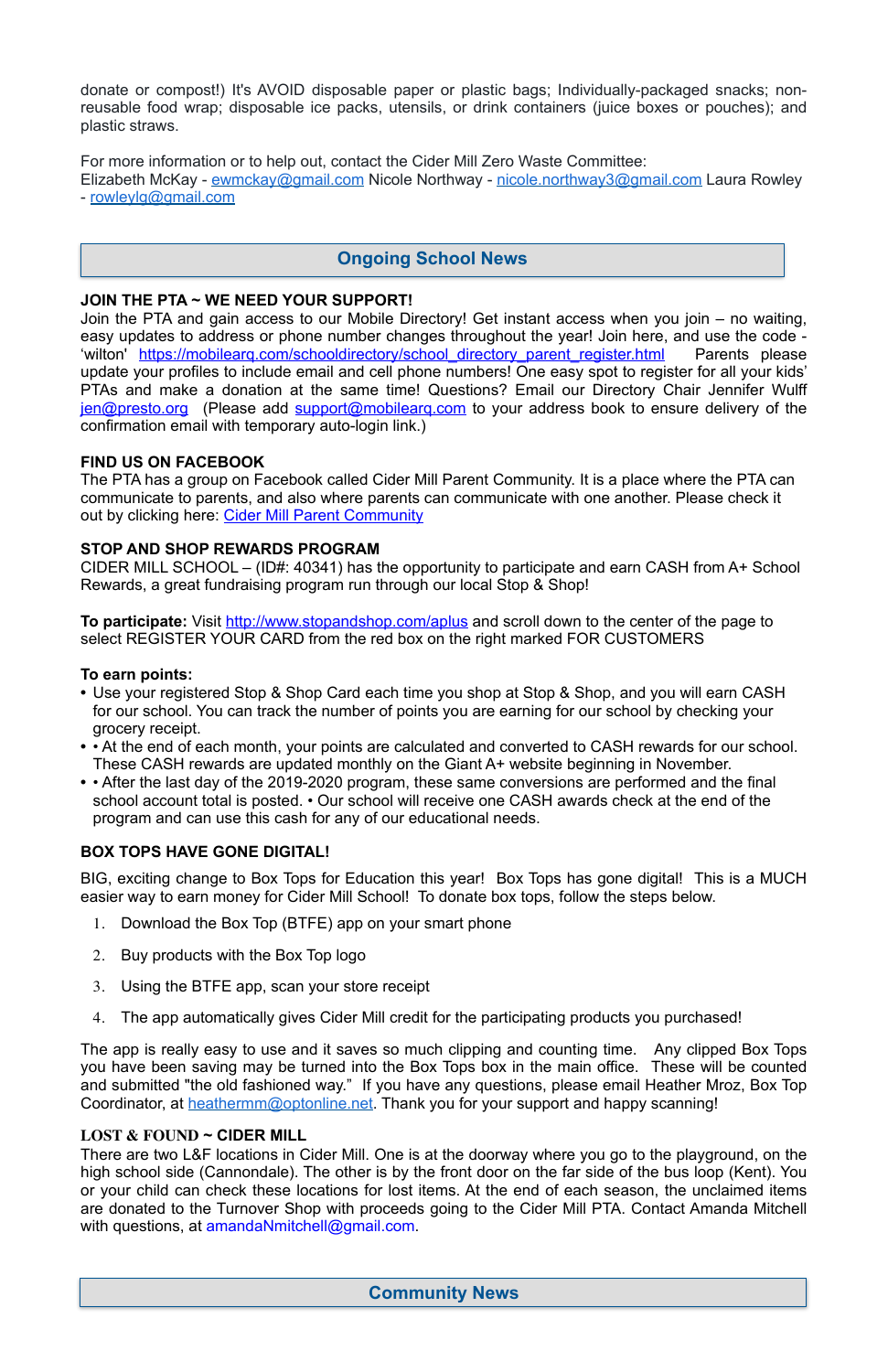#### **TRUE WARRIORS BASEBALL**

Do you know a child with physical or intellectual disabilities who would enjoy playing fall baseball? Come join us!! All abilities are welcome! Our focus is to play baseball and have fun. No experience necessary. Register at [www.wiltonlittleleague.org.](http://www.wiltonlittleleague.org/) For more information please contact Jennifer Angerame at theangerames@gmail.com.

#### **WILTON YOUTH COUNCIL**

Please save the date for these Wilton Youth Council parent education programs! Like us on Facebook and visit [www.wiltonyouth.org](http://www.wiltonyouth.org/) for more information about our programs for youth, parents and community. While you are there, sign up for our newsletter. Questions? Email Genevieve Eason at [geason@wiltonyouth.org.](mailto:geason@wiltonyouth.org)

**The Resilience Formula: Giving Kids Roots and Wings,** Wednesday, November 13, 2019 at 10:00 - 11:30 a.m. OR 7:00 - 8:30 p.m. (Two opportunities!) at the Wilton Library Brubeck Room In this interactive session, Donna Volpitta, Ed.D, will teach the simple brain science behind raising emotionally healthy, resilient kids.

**Raising the Touch Screen Generation: The Role of Technology in Our Children's Lives**  Tuesday, March 24, 2020 at 10:00 - 11:30 a.m. OR 7:00 - 8:30 p.m. (Two opportunities!) at the Wilton Library Brubeck Room

In this session, Alicia Farrell, Ph.D., leads a discussion about the fine line between healthy and unhealthy technology use (screen-time, social media, entertainment) and how parents, mentors and educators can help children walk it.

#### **WILTON SEPTA**

Head to [Curbside Compost](https://www.curbcompost.org) now to sign-up! In the "Pick Up Notes" section be sure to use the code "Wilton Zero Waste Schools" in order for our program to receive credit.

Join us! The Wilton Special Education PTA works to support students, teachers and families of students receiving Support services in Wilton Public Schools. We work collaboratively with of our 4 school PTA's to create an inclusive supportive school community! Membership available on line at [www.wiltonsepta.org](http://www.wiltonsepta.org/)

Please note the dates and timings of the upcoming meetings-October 16, 9-10.30am at Comstock Community Centre Room 13 (this meeting only) November 20, 4-5.30pm January 15, 9-10.30am February 19, 7-8.30pm March 18, 4-5.30pm April 29, Spring Social May 20, 9-10.30am

#### **ZERO WASTE SCHOOL PROGRAM**

Our Green Team and Zero Waste Schools Committees are excited to be back and running our Zero Waste Schools Program at each school. If you are new to Wilton schools, students are helping make a difference by sorting their waste in the cafeteria into liquid, recycling, garbage and compost with the goal of sending as little to the incinerator as possible. You can learn more here (insert link [https://vimeo.com/](https://vimeo.com/334717577) [334717577](https://vimeo.com/334717577))

So why not join in on the routine at home with Curbside Compost! Curbside Compost allows you to compost ALL food scraps including dairy, fish and meats. For every household that signs up for Curbside Compost's residential household collection program Curbside Compost is going to give a \$20 credit towards the Wilton Zero Waste Schools food scrap recovery program. Businesses can get involved too!

#### **Ms. PRESIDENT US**

Ms President US is a non-partisan, non-profit, community-based initiative, dedicated to inspiring and preparing girls to aim for the highest civic leadership positions and know they can achieve them.

Leadership sessions are held on Friday afternoons (1 to 2 sessions per month) from October to March, followed by a campaign & election in April that is open to the public. Girls entering 4th to 8th Grade are welcome to enroll. High School girls with leadership experience may apply to be Mentors.

For more information please visit <https://mspresidentus.org>.

# **Submit News to Hot Cider**